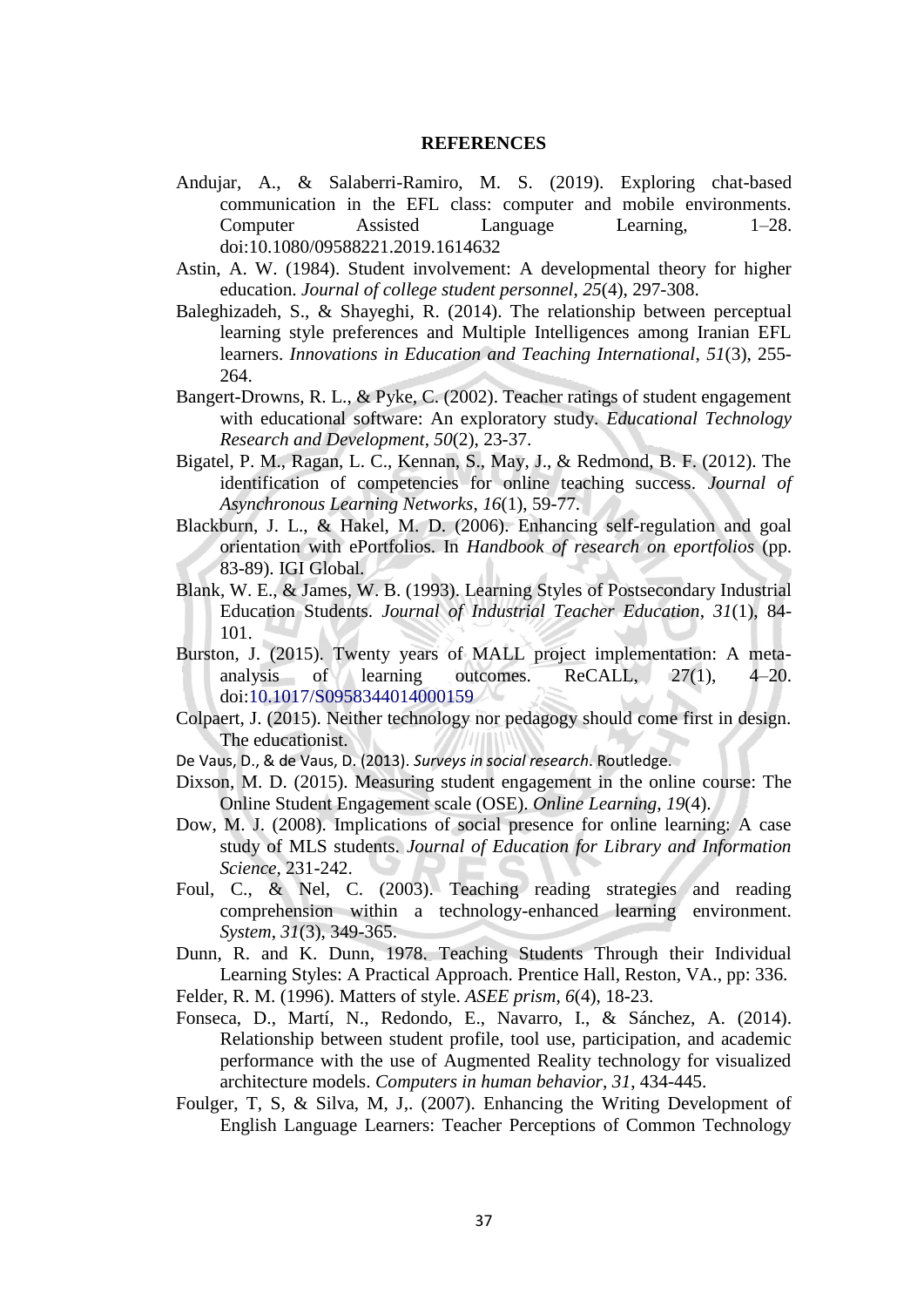in Project-Based Learning, Journal of Research in Childhood Education, 22:2, 109-124, DOI: [10.1080/02568540709594616](https://doi.org/10.1080/02568540709594616)

- Fleming, N., & Mills, C. (2001). VARK: A guide to learning styles.
- Fredericks, J. A., Blumenfeld, P. C., & Paris, A. H. (2004). School engagement: potential of the concept state of the evidence, 74 (1), 59-109.
- Golonka, E. M., Bowles, A. R., Frank, V. M., Richardson, D. L., & Freynik, S. (2014). Technologies for foreign language learning: a review of technology types and their effectiveness. *Computer assisted language learning*, *27*(1), 70-105.
- Gonyea, R. M., & Kuh, G. D. (2009). NSSE, organizational intelligence, and the institutional researcher. *New directions for institutional research*, *2009*(141), 107-113.
- Graf, S., & Kinshuk, K. (2006, December). Considering learning styles in learning management systems: Investigating the behavior of students in an online course. In *2006 First International Workshop on Semantic Media Adaptation and Personalization (SMAP'06)* (pp. 25-30). IEEE.
- Guertin, L. A., Zappe, S. E., & Kim, H. (2007). Just-in-time teaching exercises to engage students in an introductory-level dinosaur course. *Journal of Science Education and Technology*, *16*(6), 507-514.
- Gronlund, N. E., & Linn, R. (1990).Measurement and evaluation in teaching(6th ed.). NewYork: Macmillan.
- Henrie, C. R., Halverson, L. R., & Graham, C. R. (2015). Measuring student engagement in technology-mediated learning: A review. *Computers & Education*, *90*, 36-53.
- Hill, J. R., Song, L., & West, R. E. (2009). Social learning theory and web-based learning environments: A review of research and discussion of implications. *The Amer. Jrnl. of Distance Education*, *23*(2), 88-103.
- Huang, E. Y., Lin, S. W., & Huang, T. K. (2012). What type of learning style leads to online participation in the mixed-mode e-learning environment? A study of software usage instruction. *Computers & Education*, *58*(1), 338-349.
- Hwang, W., Shih, T., Ma, Z., Shadiev, R. & Chen, S. (2016). Evaluating listening and speaking skills in a mobile game-based learning environment with situational contexts, Computer Assisted Language Learning, 29:4, 639-657, DOI: [10.1080/09588221.2015.1016438](https://doi.org/10.1080/09588221.2015.1016438)
- Kay, R. (2011). Evaluating learning, design, and engagement in web-based learning tools (WBLTs): The WBLT Evaluation Scale. *Computers in Human Behavior*, *27*(5), 1849-1856.
- Kehrwald, B. (2008). Understanding social presence in text-based online learning environments. *Distance Education*, *29*(1), 89-106.
- Khan, M., & Ibrahim, M. (2017, March). Flipped classroom in technology courses-impact on personal efficacy and perception based on learning style preferences. In *2017 IEEE Integrated STEM Education Conference (ISEC)* (pp. 135-142). IEEE.
- Kuh, G. D., Kinzie, J., Buckley, J. A., Bridges, B. K., & Hayek, J. C. (2007). Major theoretical perspectives on student success in college. *Piecing Together the Student Success Puzzle: Research, Propositions, and Recommendations: ASHE Higher Education Report*, *32*(5), 13-20.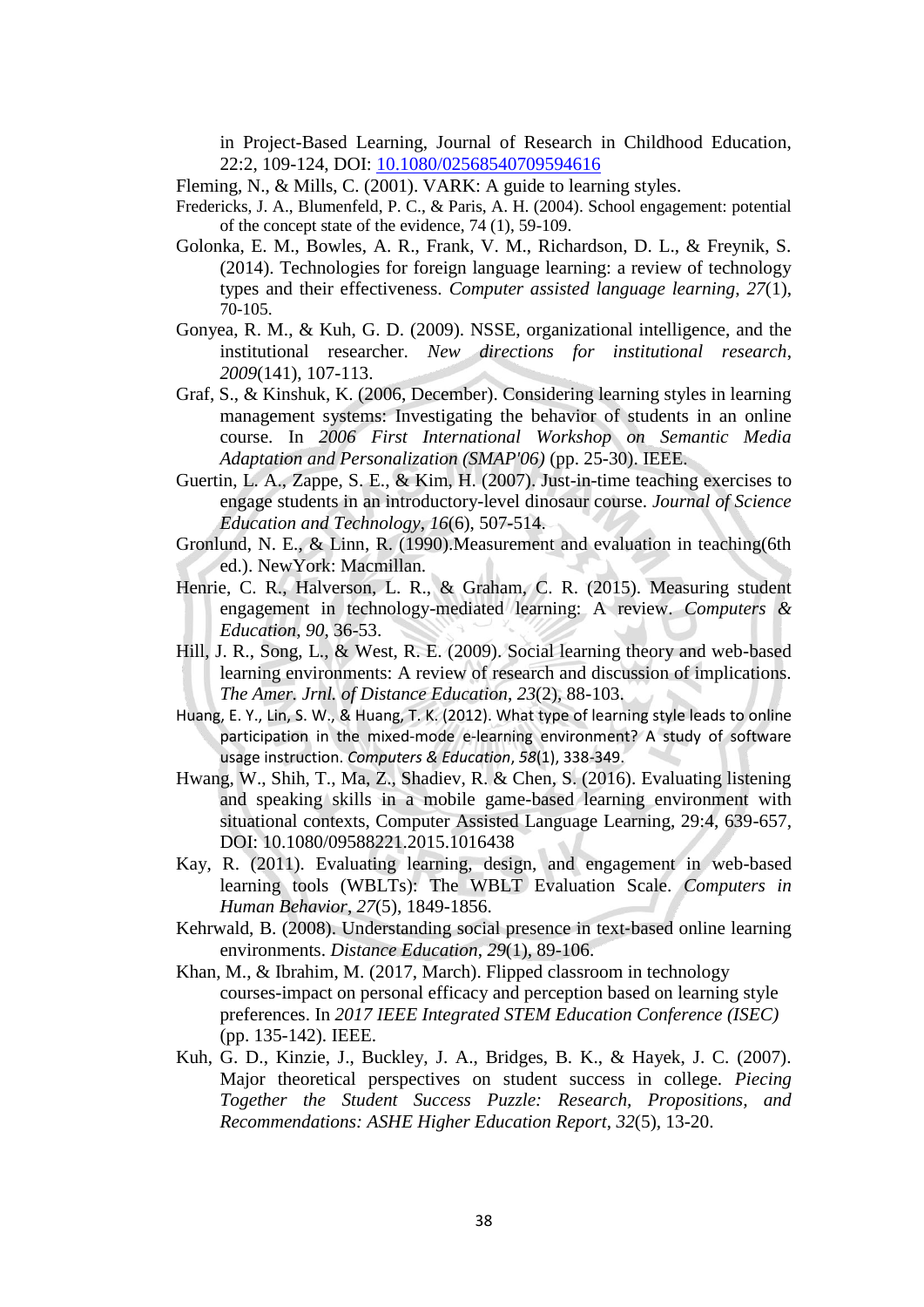- Kukulska-Hulme, A., Lee, H., & Norris, L. (2017). Mobile learning revolution: Implications for language pedagogy. In Shapelle, C. A. & Sauro, S. (Eds.), The handbook of technology and second language teaching and learning (pp. 217–233). Oxford: Wiley-Blackwell.
- Lee, Cynthia; Yeung, Alexander Seeshing; Ip, Tiffany (2016). *Use of computer technology for English language learning: do learning styles, gender, and age matter?. Computer Assisted Language Learning, (), 1–17.*  doi:10.1080/09588221.2016.1140655
- Lee, M. K., Cheung, C. M., & Chen, Z. (2005). Acceptance of Internet-based learning medium: the role of extrinsic and intrinsic motivation. *Information & management*, *42*(8), 1095-1104.
- Marks, H. M. (2000). Student engagement in instructional activity: Patterns in the elementary, middle, and high school years. *American educational research journal*, *37*(1), 153-184.
- Meng, K., & Patty, D. (1991). Field dependence and contextual organizers. *The Journal of Educational Research*, *84*(3), 183-189.
- Nematipour, M. (2012). A study of Iranian EFL learners' autonomy level and its relationship withlearning style.English Linguistics Research, 1(1), 126136.
- Newmann, F. M. (1992). *Student engagement and achievement in American secondary schools*. Teachers College Press, 1234 Amsterdam Avenue, New York, NY 10027 (paperback: ISBN-0-8077-3182-X, \$17.95; hardcover: ISBN-0-8077-3183-8, \$38)..
- Ortlieb, E., Sargent, S., & Moreland, M. (2014). Evaluating the efficacy of using a digital reading environment to improve reading comprehension within a reading clinic. *Reading Psychology*, *35*(5), 397-421.
- Pekrun, R., & Linnenbrink-Garcia, L. (2012). Academic emotions and student engagement. In *Handbook of research on student engagement* (pp. 259- 282). Springer, Boston, MA.
- Peters, L., Shmerling, S., & Karren, R. (2011). Constructivist pedagogy in asynchronous online education: Examining proactive behavior and the impact on student engagement levels. *International Journal on E-Learning*, *10*(3), 311-330.
- Rahimi, M., & Katal, M. (2012). The role of metacognitive listening strategies awareness and podcast-use readiness in using podcasting for learning English as a foreign language. *Computers in Human Behavior*, *28*(4), 1153- 1161.
- Rashid, T., & Asghar, H. M. (2016). Technology use, self-directed learning, student engagement and academic performance: Examining the interrelations. *Computers in Human Behavior*, *63*, 604-612.
- Reid, J. M. (1995). *Learning styles in the ESL/EFL classroom*. Heinle & Heinle Publishers, International Thomson Publishing Book Distribution Center, 7625 Empire Drive, Florence, KY 41042..
- Reid, J. M. (1987). The learning style preferences of ESL students. *TESOL quarterly*, *21*(1), 87-111.
- Reinders, H., & Wattana, S. (2015). The effects of digital game play on second language interaction. *International Journal of Computer-Assisted Language Learning and Teaching (IJCALLT)*, *5*(1), 1-21.